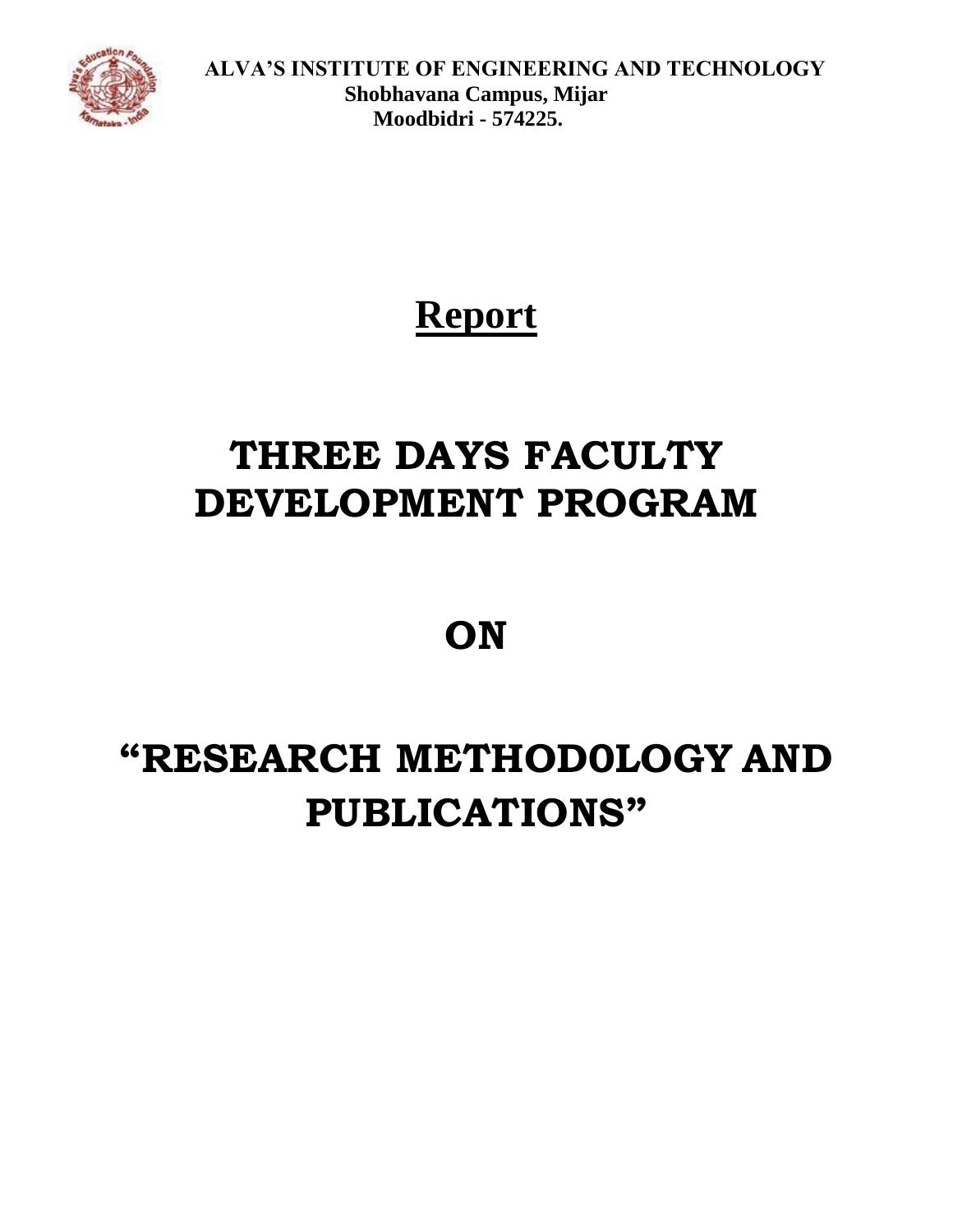

### **SCHEDULE**

| DAY 1(22/01/2015)  |                                                              |                        |
|--------------------|--------------------------------------------------------------|------------------------|
| <b>SESSION</b>     | <b>TOPICS</b>                                                | <b>RESOURCE PERSON</b> |
| 1                  | Meaning of research, types of research<br>Objective, scope   | Prof. Manjunath Kotari |
| $\overline{2}$     | Problem identification<br>Literature Survey                  | Prof. Manjunath Kotari |
| DAY 2 (23/01/2015) |                                                              |                        |
| <b>SESSION</b>     | <b>TOPICS</b>                                                | <b>RESOURCE PERSON</b> |
| $\mathbf{1}$       | Objective and Hypothesis Formation<br><b>Research Design</b> | Prof. Manjunath Kotari |
| $\overline{2}$     | Analysis<br>Conclusion<br>References                         | Prof. Manjunath Kotari |
| DAY 3 (24/01/2015) |                                                              |                        |
| <b>SESSION</b>     | <b>TOPICS</b>                                                | <b>RESOURCE PERSON</b> |
| $\mathbf{1}$       | How to write a paper<br>How to review a paper                | Prof. Praveen J        |
| $\overline{2}$     | How to publish a paper<br>Conclusion<br>Feedback             | Prof. Praveen J        |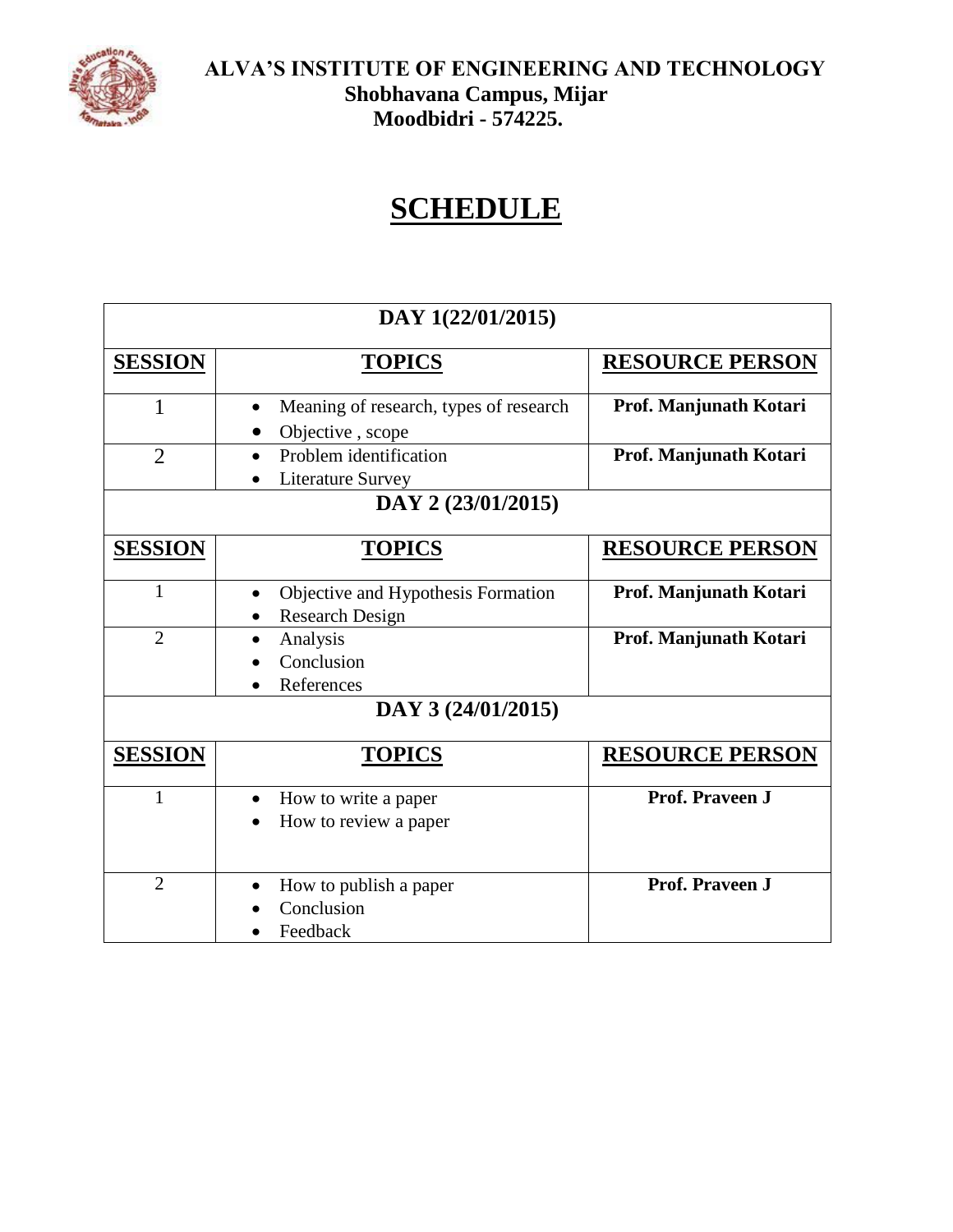

#### **ALVA'S INSTITUTE OF ENGINEERING AND TECHNOLOGY Shobhavana Campus, Mijar Moodbidri - 574225.**

The event was inaugurated by lighting the lamp by our beloved Managing trustee, Mr. Vivek Alva, AEF Moodbidri, Dr. Peter Fernandes Principal AIET Moodbidri, Prof. Praveen J HOD department of electronics and communication, Prof Mahesh Prasanna J HOD department of information Science and Engineering, Prof. Sudarshana K Assistant Professor department of information science and Engineering.



**Prof. Manjunath Kotari Prof. Praveen J** 



#### **Day 1**

The resource person for day 1 was **Prof. Manjunath Kotari** HOD department of Computer Science and Engineering, he explained about what is Research its importance, types of research, what should be objective and scope of the research.